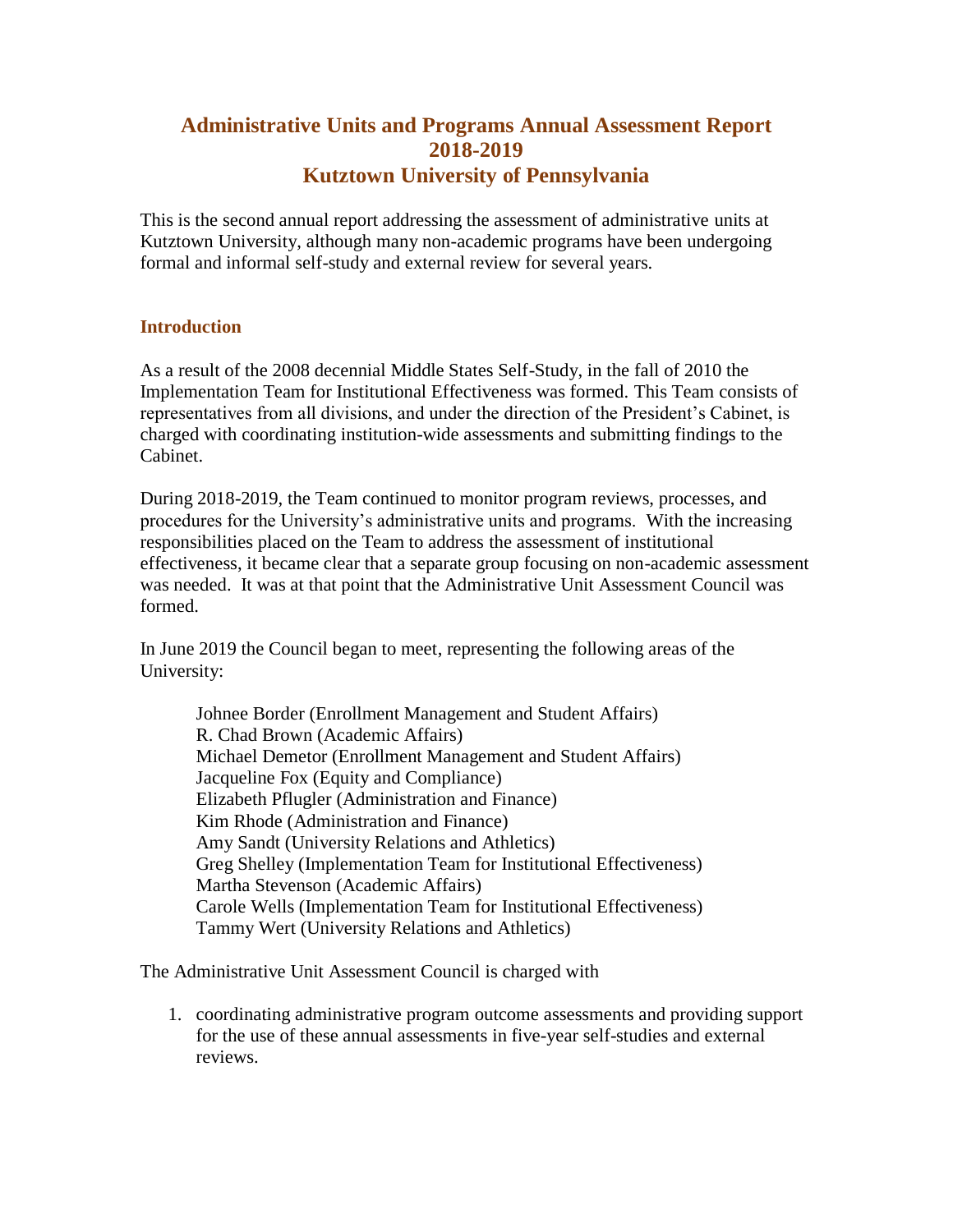- 2. reviewing administrative program outcome assessment plans and providing feedback on their efficacy and appropriateness.
- 3. ensuring that outcomes developed by administrative programs are in alignment with the University mission and are used for continuous improvement.
- 4. preparing an annual report on the state of outcomes assessments and sharing those findings with the campus community.
- 5. facilitating conversations with stakeholders about assessment results.

Formed earlier than the Administrative Unit Assessment Council (i.e., October 2018) but essentially a subgroup of the Council, the Academic Affairs Administrative Assessment Committee is focusing on student learning outcomes related specifically to units within the Division of Academic Affairs. Members developed direct methods for measuring progress and reported on at least one learning outcome in 2018-2019. The Academic Affairs Administrative Assessment Committee prepared a separate annual report (see Attachment I). This document provides assessment activities, outcomes, and recommendations from the following units in the Division of Academic Affairs and Equity and Compliance: Career Development Center, Center for Academic Success and Achievement, Disability Services, Grants and Sponsored Projects, Graduate Admissions, Information Technology, Registrar's Office, and Rohrbach Library.

# **2018-2019 Non-Academic Programs/Units Assessment**

Below is a sampling of the systematic identification and measurement of assessment results, actions, and improvements in 2018-2019 in the divisions of Academic Affairs, Enrollment Management and Student Affairs, Equity and Compliance, and University Relations and Athletics.

# Academic Affairs

(As mentioned above, for more detailed information about units in the Division of Academic Affairs, please see Attachment I 2018-2019 Academic Affairs Administrative Assessment Report.)

*Academic Enrichment.* With reference to Goal 1, "Students will understand their general education requirements for graduation," advisors provided a general education check sheet and current list of approved general education courses. All students scored 100%, thereby reaching the success criteria of 80% or better.

For Goal 2, "Students will understand the process to declare a major or a minor," advisors discussed, explained, and shared major/minor information sheets with students ready to declare. Thirty-eight percent successfully declared/changed their major; the success criteria of 20% was achieved.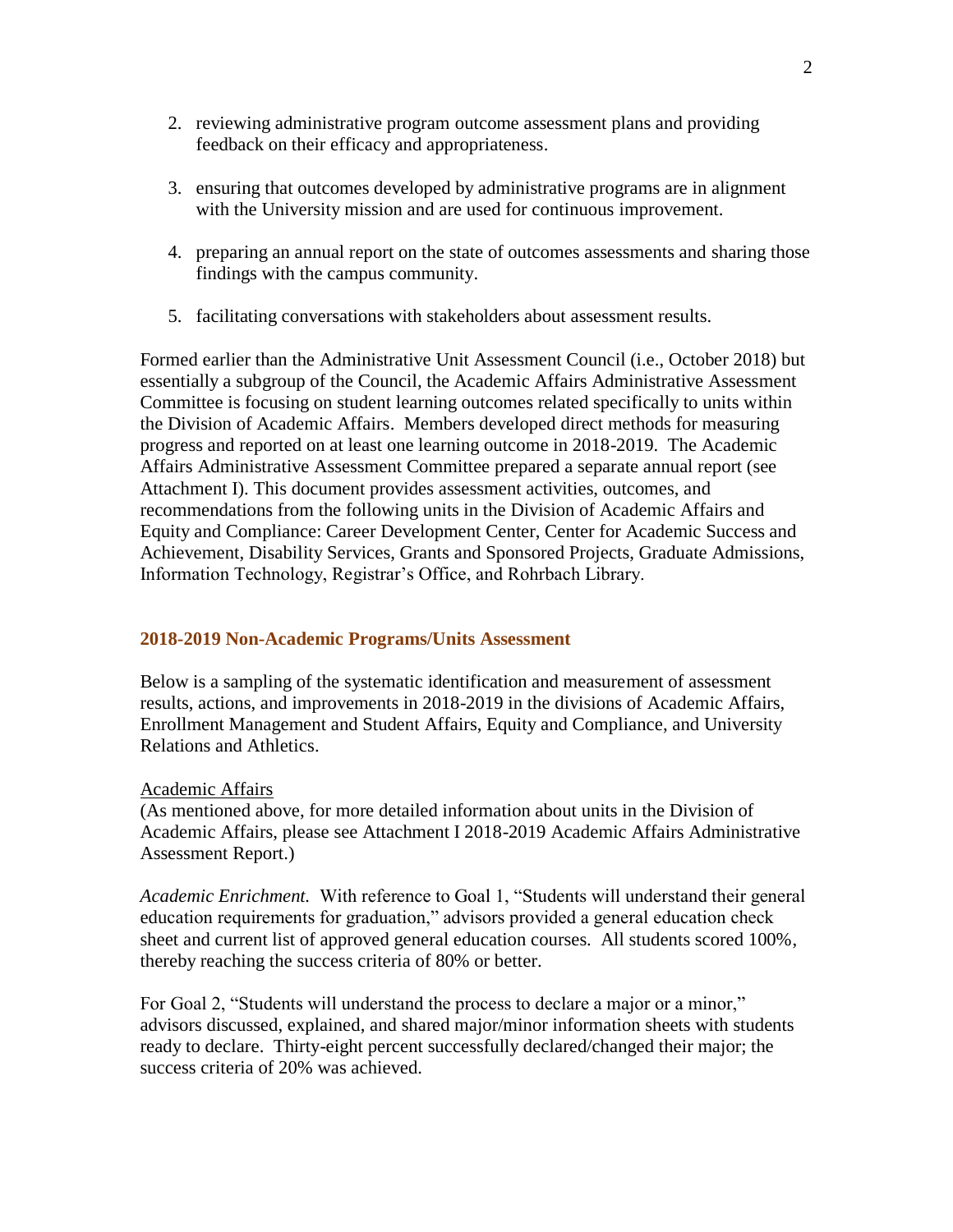*Career Development Center.* Two learning outcomes were addressed, "Students will be able to enhance self-knowledge and develop a career plan; and, Students will be able to prepare for their internship/job search and/or graduate/professional school search." Based on less-than-satisfactory post-survey results and success criteria, several workshop changes were made.

*Center for Academic Success and Achievement.* Goals include "Students will understand and be able to apply the academic skills and strategies and develop the personal responsibility necessary for achieving educational goals including time management, test taking, critical reading, and note-taking." Except for time management, success criteria were met for workshops. Unfortunately, the use of Instant Survey proved cumbersome to enter student survey data and establish baseline criteria.

*Frederick Douglass Institute.* The Institute schedules and encourages activities that focus on five objectives: (1.) promote scholarly research on multicultural topics among faculty; (2.) facilitate dialogue around issues of cultural diversity; (3.) encourage awareness of cultural diversity in the community; (4.) foster mutual understanding and mutual respect for diverse cultures; and, (5.) develop closer ties and collaboration among Kutztown University faculty and students with those in the State System of Higher Education. To this end, 2018-2019 initiatives included (a.) a study abroad experience partnering with the Institute for Black Atlantic Research (UK); (b.) a Scholar-in-Residence Program; (c.) Celebration of Black Composers Concert; (d.) participation in the Undergraduate Research Conference; (e.) debate team and discussion series; (f.) social media "This Day in Black History; (g.) social justice teach-ins; (h.) undergraduate grant internships; and, (i.) graduate student assistantships.

*Graduate Admissions.* To measure the learning outcome, "Upon completion of the Graduate Application Process Questionnaire, students will be able to identify how the graduate application process impacted their decision and transition in the Kutztown University community," students completed a survey after attending an information session. Among the 28% who responded, 63% of attendees were able to list materials needed for the application. The remaining 37% left the question blank. The hope is for a 30% response rate next year. A review of the survey questions is underway with hopes of a 65% positive response.

*Graduate Studies.* During 2018-2019, following the analyses of quantitative and qualitative data, the Graduate Studies Office (1.) facilitated a consultation assessment profile with and site visit from the Council of Graduate Schools; (2.) formed a task force to revisit the graduate assistant process and allocation of assistantships; (3.) changed two graduate policies, one to clarify academic dishonesty related to self-plagiarism and one to facilitate course repeats through individualized instruction; (4.) included an assessment instrument for students attending orientation to provide presenters with feedback; and, (5.) extended the outreach of orientation. With a decreasing attendance at orientation over the last five years, Graduate Studies began ensuring that all incoming graduate students received information. Those students not attending were sent an electronic packet containing graduate academic policies and guidelines; the procedure for obtaining a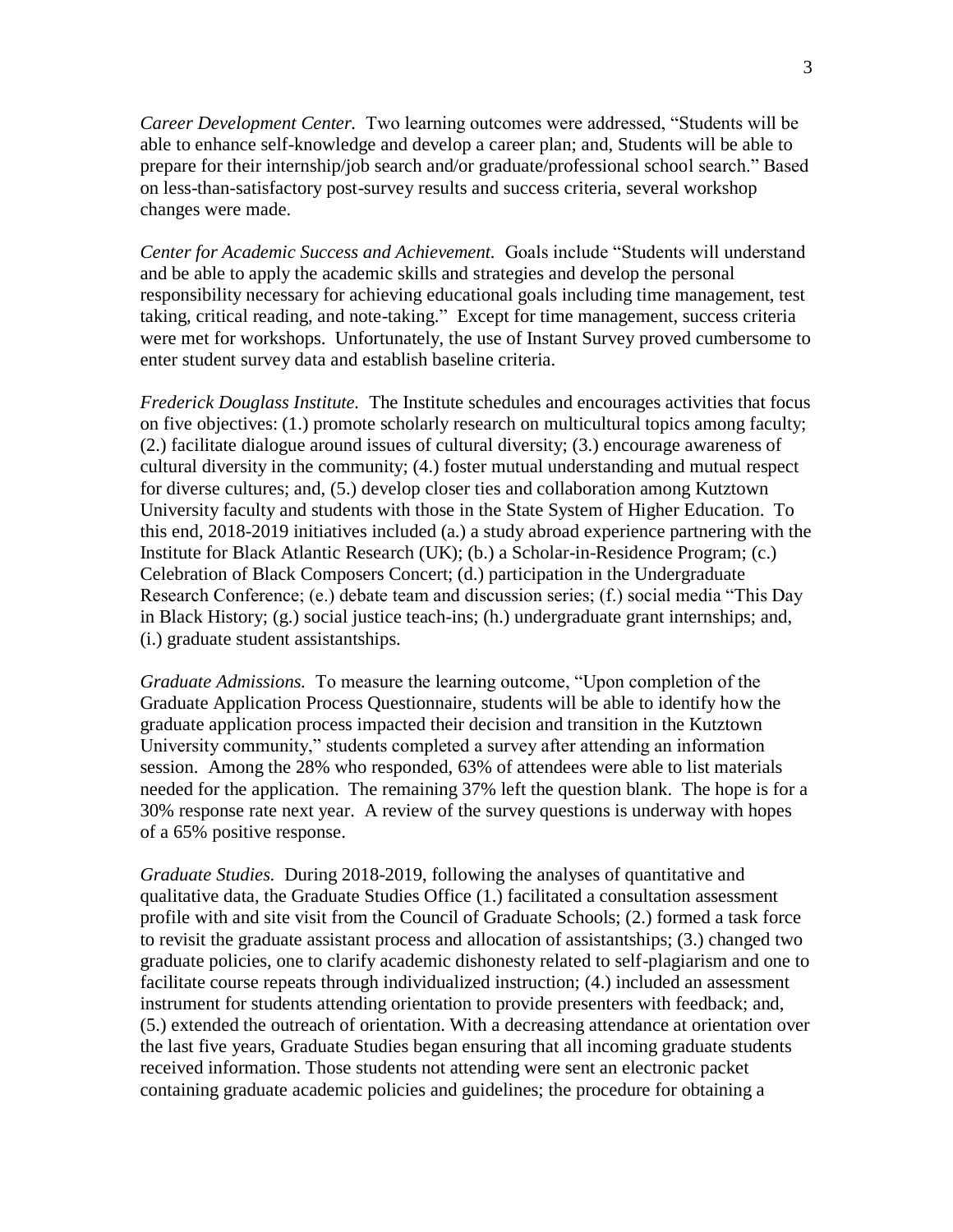parking decal and I.D.; the FERPA form for authorization to access student records; and, Power Point slides from Distance Education, Financial Aid, Library, Office of Student Accounts, and Registrar's Office.

*Grants and Sponsored Projects (KU BEARS Grant Program)*. Freshmen and sophomore students engaged in a research activity with faculty are expected to demonstrate skills to engage in scholarly inquiry at the completion of this experience. The five student learning outcomes of the program are: (1.) Students will be able to identify appropriate methods for scholarly inquiry; (2.) Students will be able to appropriately use studio/lab/field methods and/or equipment for scholarly inquiry; (3.) Students will be able to gather and evaluate evidence appropriate to the inquiry; (4.) Students will be able to appropriately analyze evidence and draw conclusions; and, (5.) Students will be able to clearly communicate knowledge from the inquiry. Success criteria was set at Emerging Proficiency since this population does not have much research experience. One hundred percent (n = 28 students) met or exceeded the success criteria.

*Honors Program.* Goal 1, Objective 1 of the Strategic Plan states, "Expand and grow the Honors Program by offering scholarships that facilitate the recruitment and retention of honors students." The program welcomed its largest incoming class in Fall 2018 (i.e., 99 freshmen and 67 transfer students), attributed to the President's Academic Honors Scholarship and the Sesquicentennial Academic Honors Scholarship and the automatic identification of Honors students by Admissions in an "opt out" rather than "opt in" process. Persistence of freshmen was 88.24% (persistence at the University was 74.19%) and persistence of transfer students was 87.5% (persistence of transfers at the University was 79.78%). The average CGPA for Honors students was 3.68 compared to 2.92 for the regular student population. Honors students continued to engage in research and provide presentations at professional conferences, engage in prestigious internships, and participate in leadership roles on campus. Based on campus feedback, the program implemented a presence on social media (Twitter, Facebook, and Instagram) and designed two new logos, one for social media and one for traditional print media.

*Registrar.* The learning outcome assessed was students understanding of graduation requirements through the junior audit, distributed to advisors and students when students are between 60 and 90 credits. Results showed that 78% of responding students understood graduation requirements and the audit. The success criteria were 80% with 80% participation. The 78% understanding was based on a 50% response rate to the survey. The goal for Fall 2019 is to double the number of students participating in the survey and to achieve 80% understanding by 80% of participants completing the survey.

*Rohrbach Library*. The Library has a student learning outcome, "Demonstrate the ability to retrieve, interpret, evaluate, and use information (information literacy)" and a strategic goal, "Embrace an information literacy program that enables learners to demonstrate the ability to retrieve, interpret, evaluate, and use information." An assessment survey administered in undergraduate information literacy sessions in Spring 2019 showed that developing a research focus/question was difficult for students. Sessions now include more active learning and group work, requiring students to develop a research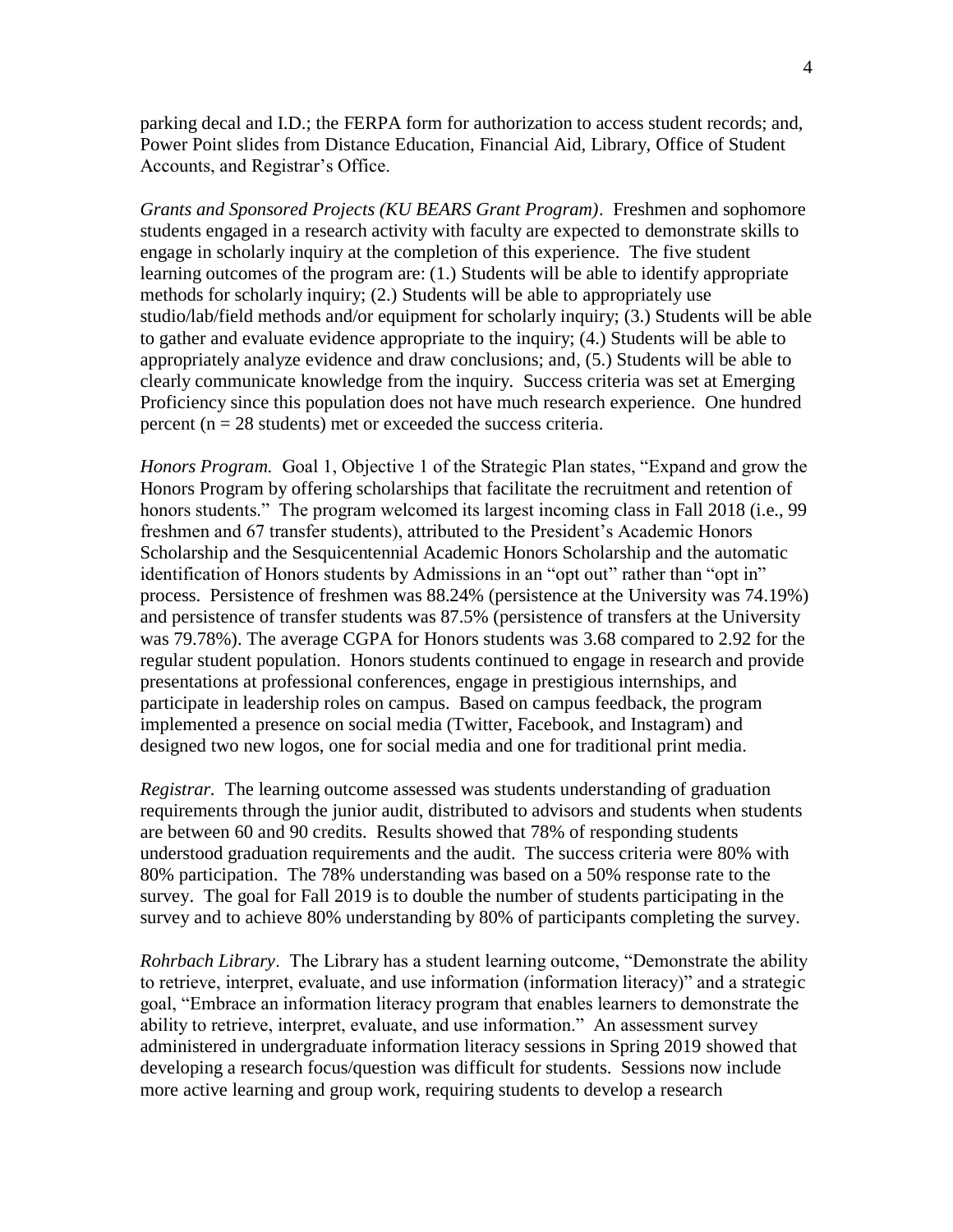focus/question as one of the learning outcomes for the session. The assessment has been redesigned; work products will be scored by librarians using the General Education rubric for Information Literacy. Success will be achieved if 80% of the work products are scored at Performance Level 2 or higher overall and, specifically, Performance Level 2 for the development of a research focus/question.

*Tutoring Services*. Beginning in 2018-2019, Tutoring Services training had specific objectives with the expectation that peer tutors would be able to identify and explain how to access campus resources (Student Learning Outcome 1). In Spring 2019, 45 Tutoring Services employees scored an average of 87% on the campus resource quiz, achieving the success criteria of an 80% or higher. Because results showed that peer tutors struggled with identifying computer lab locations on campus and the location of the University Writing Center, training materials were modified with the hope of improving quiz scores in 2019-2020.

### Enrollment Management and Student Affairs

*Admissions.* To respond to the need for bus trips and Admissions goals, 20 trips to local schools were conducted. The four office goals are: (1.) Recruit students who strive to reach their academic potential; (2.) Enhance the quality and diversity of the student body; (3.) Provide an informative and positive experience to each applicant in order to recruit, admit, and enroll a student population that is determined to succeed academically; and, (4.) Attain enrollment goals as defined by the University president and vice president of enrollment management. As of May 2019, 1,154 students visited the University on a bus trip. Of this number, 142 students applied; 104 were admitted, and 26 deposited. Compared to the previous year,  $+410$  students visited on a bus trip,  $+2$  applied,  $+18$  were admitted, and +23 deposited.

*Community Outreach Center.* The Center's learning outcome is that "Students participating in the Alternative Spring Break experience will learn about community needs in a new location and be trained to use tools, equipment, or new knowledge to complete an impactful service project." Student feedback and lack of participation in 2018-2019 resulted in earlier recruitment, selection of different locations, introduction of fundraisers, and trip preparation for 2019-2020.

*Financial Aid Services*. The Office supported paperless access as it moves toward Campus Logic implementation – provides digital financial aid offers, expedites access to financial aid information, and improves efficiencies.

*Health and Wellness Services – Clinical Services.* Unit goals for Clinical Services include: (1.) Foster a healthy campus community; (2.) Implement health promotion, disease prevention, and health protection; and, (3.) Improve student's health. Based on a chart audit in Spring 2018 for determining BMI, Clinical Services determined that 49% of students have a BMI above the normal range as indicated by the CDC. At the 3/28/19 health fair, 51 students participated in a pre- and post-test on BMI. Findings indicated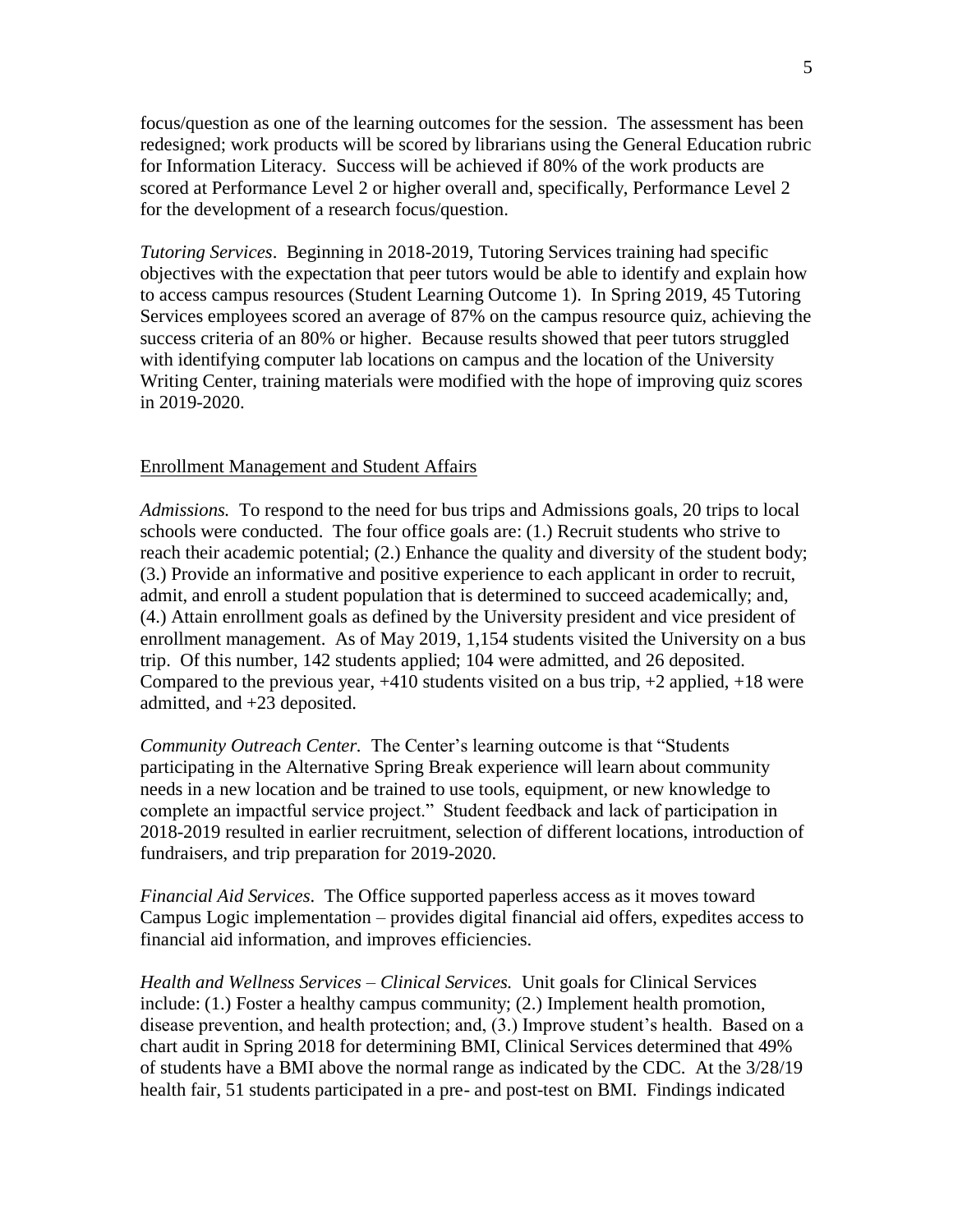that students would benefit from education on BMI and what it means to their overall health. Beginning in Fall 2019, students seen at the health center will have their BMI calculated each semester in an effort to identify those with above normal BMIs. Educational information will be provided as indicated. The Health Promotion office will work with Clinical Services on offering nutritional and healthy lifestyle education and programming.

*Health Promotion and Alcohol and Other Drug Services.* The goal of this unit is to "deliver distinctive and high-quality health and well-being programs and services." AlcoholEDU for College is a web-based alcohol prevention program designed to prepare students for their transition to college living. Although there has been an increase in first session compliance, meeting the 80% rate, there has been a decrease of 5.4% in students' compliance to complete sessions two and three. Data support implementing a hard mandate in participation and completion of the program.

*New Student Orientation.* One outcome the program addresses is "As a result of participating in the Alcohol and Sexual Assault Training, students will be able to identify two strategies for preventing sexual assault." Freshmen completed an open-ended posttest identifying at least two strategies for preventing sexual assault. Eighty percent of students scored a 90% while 20% scored an 80%. New Student Orientation will move this assessment to D2L in 2020 to ensure accessibility for all students.

*Recreational Services*. Related to the goal of enhanced recreational facilities, programming, and services, Recreational Services purchased new equipment and replaced floors in the fitness center. This is keeping the facility up-to-date with current industry trends and managing the cost of repairs on equipment that is beyond its expected lifespan.

*Residence Life.* Goal 1 for Residence Life is "create an engaging residential experience." In 2018-2019, the office determined that a change in their programming model was needed to meet the needs of upper-class students. Based on the data collected, a new version of the model was used in the upper-class residence halls. Data will be collected in Spring 2020.

*Student Conduct.* Based on Program Goal 3, "Develop and deploy a learning outcomesbased sanction program to provide meaningful educational and restorative opportunities for students," Student Conduct provides online student sanctions courses. As a result of participating, students demonstrated knowledge gains in risk reduction topics related to alcohol, marijuana, and conflict resolution. They increased pre- to post-scores in the following programs: Under the Influence, 91% of participants increased their scores from pre- to post-test; Marijuana 101, 89% of participants increased their scores from pre- to post-test; and, Conflict Wise, 96% of participants increased their scores from pre- to posttest.

*Student Involvement.* Student Involvement Goal 1 is to "Support student organizations in order to assist groups in accomplishing their mission as well as support the development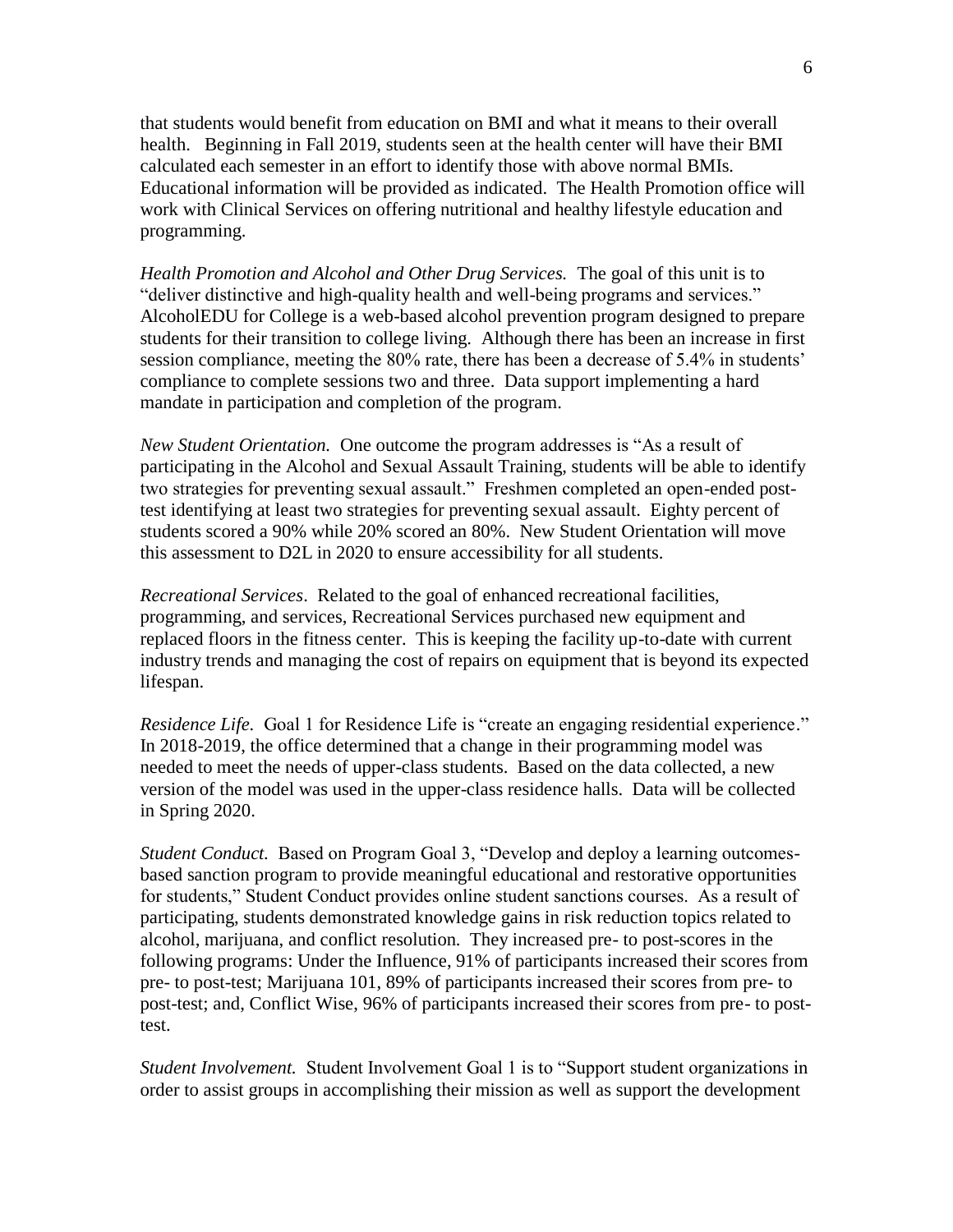of opportunities to meet students' needs and interests; and, provide leadership programs that enhance students' abilities to connect with others, learn skills, and lead in a variety of circumstances at home, school, and in the workplace." Because attendance has significantly decreased at leadership conferences over the years, support for faculty member attendance is not offered, and other organizations/offices on campus offer leadership training, the Office of Student Involvement will not offer the annual conference. They will support the leadership training provided by others on campus and will also provide this content individually to student leaders.

In response to the operational goal, "Students attending commuter events will increase their sense of connection to the University and with other commuter students," the office introduced Commuter Appreciation Week in Spring 2019. More than 150 commuters took advantage of events and celebrated their experiences throughout the week.

# Equity and Compliance

*Disability Services Office.* The office addressed the learning goal: "Students will be able to identify and communicate the impact of their disability in the college environment." 86.9% of students were able to list at least one impact of their disability. Seventy-two percent were able to list more than one impact. Thirteen percent of the students did not answer the question. The office will seek to maintain an 86.9% success rate and will review the survey and questions to ensure clarity and reduce the number of no responses.

*Social Equity.* A goal of the office is to monitor the recruitment and hiring of faculty to ensure that search and selection processes are equitable and legal. Faculty Hiring Guidelines were updated and revised, particularly in the areas of I-9 form completion, retrenchment, and adjunct pools.

#### University Relations and Athletics

*Communications*. In response to the need for a new communication initiative for parents and the campus community and to assist with student retention, the online publication, "Parents and Family Bulletin," was created. This monthly e-newsletter, published yearround, provides notification of upcoming events and deadlines and issues relevant to Kutztown University parents and the community. During year two, 2019-2020, strategies will be developed to measure the effect of this new initiative.

*Intercollegiate Athletics*. Following the development of the Intercollegiate Athletics Department 2018-2022 Strategic Plan and off-campus consultation visit, the Title IX Advisory Board was created.

*KU Presents!*. To support arts programming on campus with financial, promotional, and other support while expanding offerings and serving the community, the Kutztown University Arts Society was formed. This new organization provided several arts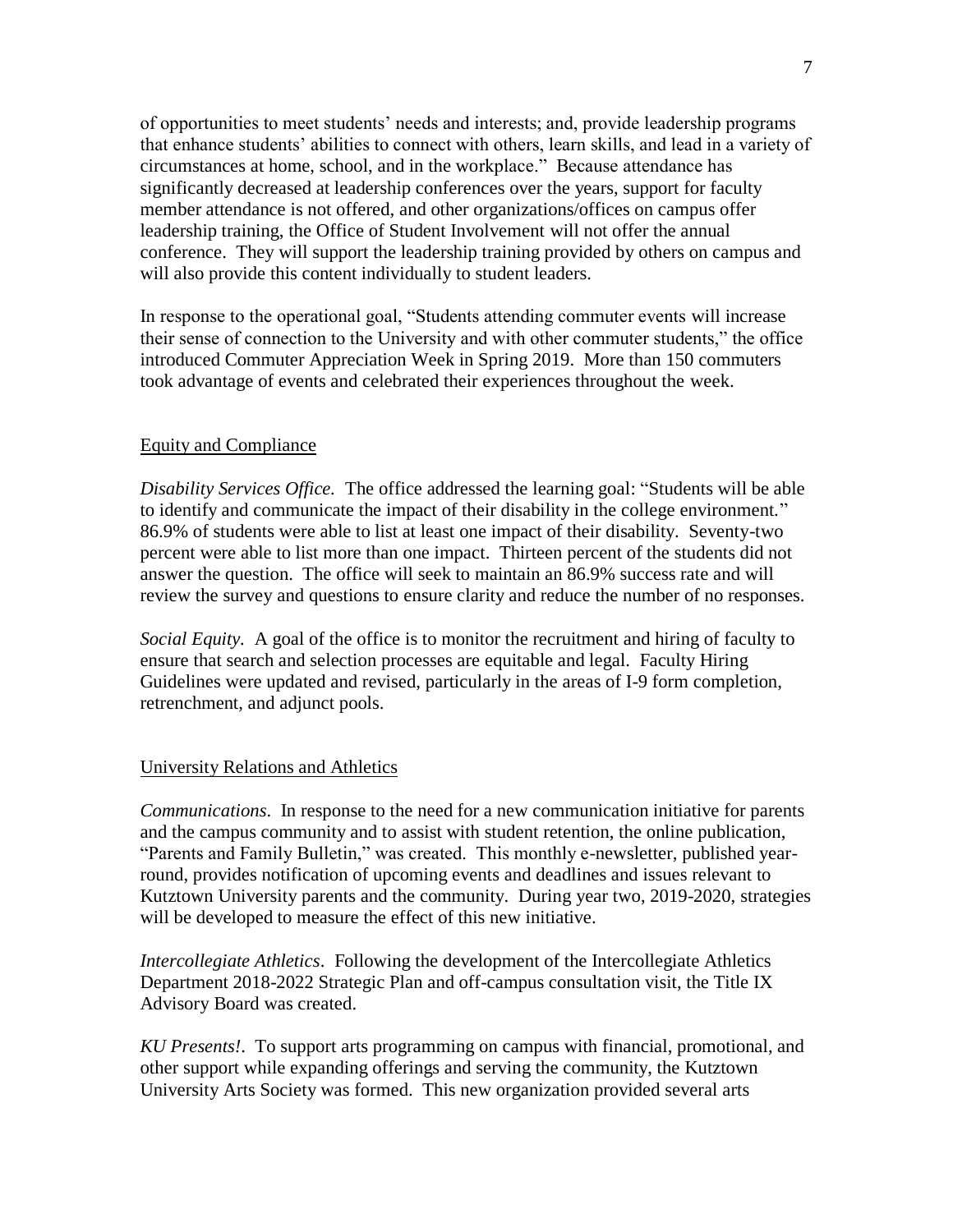offerings in its first year to nearly 2,000 students from 30 different schools around the region, by bringing them to the University campus for arts engagement activities as well as providing several activities in their local communities.

*Marketing and Digital Media*. The primary goal for 2018-2019 was the completion of the responsive website redesign. The focus of the redesign was to assist prospective students and current undeclared/exploratory students in selecting the right major. A twoyear project, the new website was a collaboration of several campus units, with a core working group and committee that crossed divisions. Users recognize several new design features that streamline content, such as the use of accordions that allow content to be expanded and contracted; image carousels that allow users to scroll through masthead images and videos; and, expanded use of photo galleries. Viewers also see icons throughout the website to help them visually identify content. An improved search function, InSite Search, is built within the University's Ingeniux Content Management System, and an improved directory search function helps users find information more readily.

*Sports Information*. To increase the priority, promotion, and importance of fundraising, Sports Information introduced the new Golden Bear Athletic Club. This represented a collaboration with the Kutztown University Foundation to promote the University's first annual giving day and the 1866 Minute Athletic Challenge, resulting in more than \$40,000 in donations.

*Sports Medicine.* With the goal of evaluating the impact of weather conditions on student athletes and preparing for high humidity conditions, Sports Medicine began the use of Kestrel WBGT Heat Stress Tracker and Weather Meter. This has educated the coaching staff and student athletes about high humidity conditions and what responses should be when these situations arise.

#### **Administrative Units Program Review**

Administrative program reviews generate knowledge about how well programs are supporting Kutztown University's strategic plan, mission, vision, and purpose. They provide programs with a platform to exercise self-reflection on performance and to identify the strengths and weaknesses that inform future planning. Emphasis is placed on adapting to change and practicing continuous improvement.

Program review emphasizes:

- deliberate and continuous attention to the enhancement of the quality of the program.
- compliance with Middle States accreditation standards and requirements of affiliation.
- systematic assessment plans for making continuous improvements that are implemented and communicated.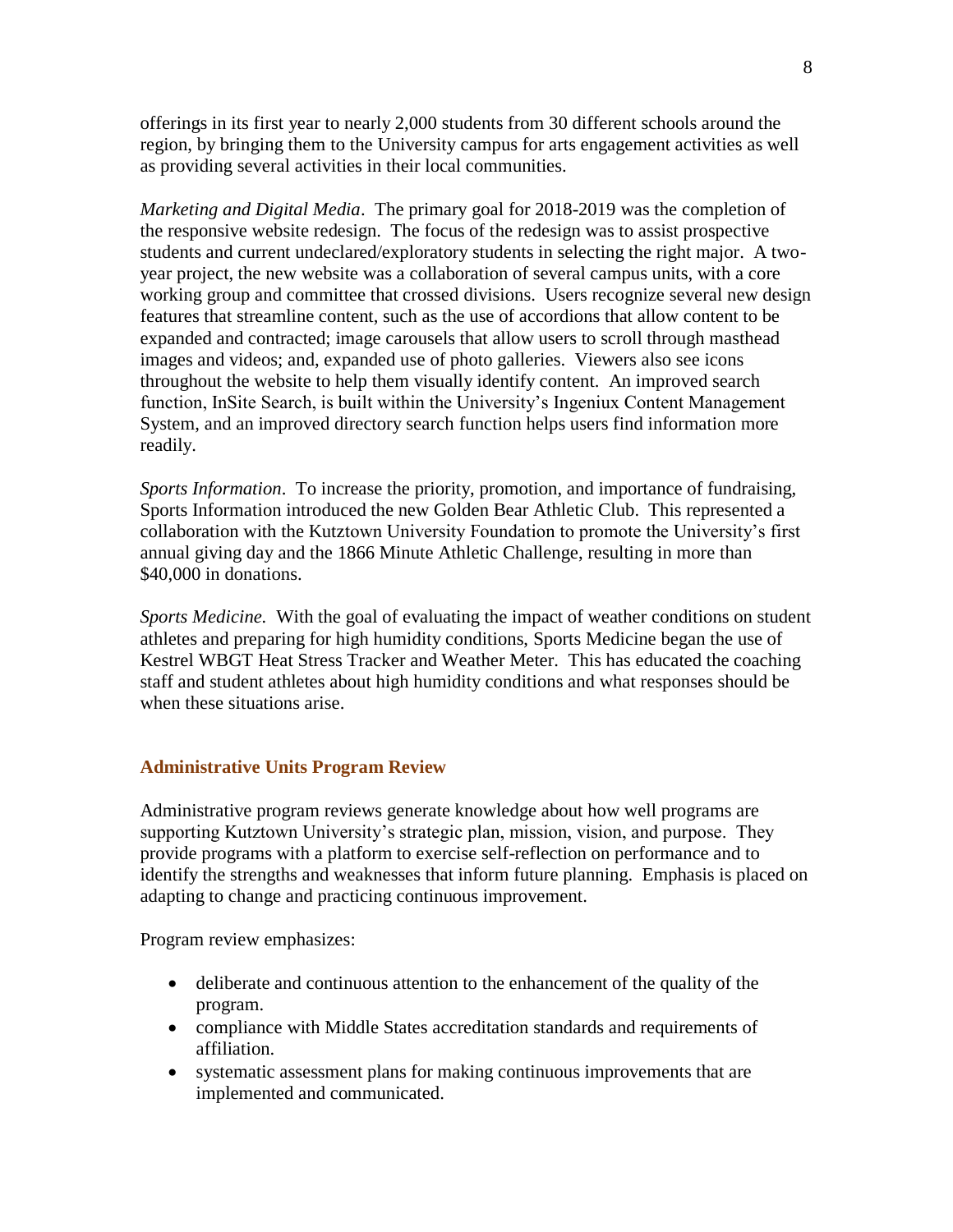During 2018-2019, seven (7) administrative units and programs were scheduled for fiveyear self-study and eleven (11) were scheduled for external review. Dining Services, Financial Aid, Housing, McFarland Student Union Building, Residence Life, Sports Medicine, and Student Involvement, underwent self-study. Community Outreach Center, Disability Services, GLBTQ Resource Center, Human Resources, Institutional Research, Multicultural Services, Public Safety, Recreational Services, Rohrbach Library, Undergraduate Admissions, and Women's Center underwent external review.

The following ten departments/units completed self-studies and external reviews: Community Outreach Center, Disability Services, GLBTQ Resource Center, Human Resources, McFarland Student Union, Multicultural Services/Multicultural Center, Recreational Services, Rohrbach Library, Undergraduate Admissions, and Women's Center. Evaluations included the organization and quality of the self-studies, assessment processes and outcomes, adherence to program review criteria, and program objectives. External reviewers were evaluated on adherence to established criteria and guidelines and usefulness of external review process and feedback.

Review of these self-studies and external reviews point to the need for units and programs to

- 1. understand the importance of aligning the self-study with established criteria and following the guidelines provided.
- 2. clarify unit mission, goals, and objectives, and link mission to unit activities and program outcomes.
- 3. use direct assessment measures with less reliance on indirect assessment.
- 4. identify assessment plans that are measurable and support program and student learning outcomes.
- 5. provide better communication with external reviewer(s)/evaluator(s) about expectations.
- 6. ensure clearer connections among changes, actions, and plans for improvement.

Attachment II provides an overview of all non-academic departments at Kutztown University and their five-year plans for self-study and external review. Ten departments/units will engage in self-study and nine will complete external reviews in 2019-2020.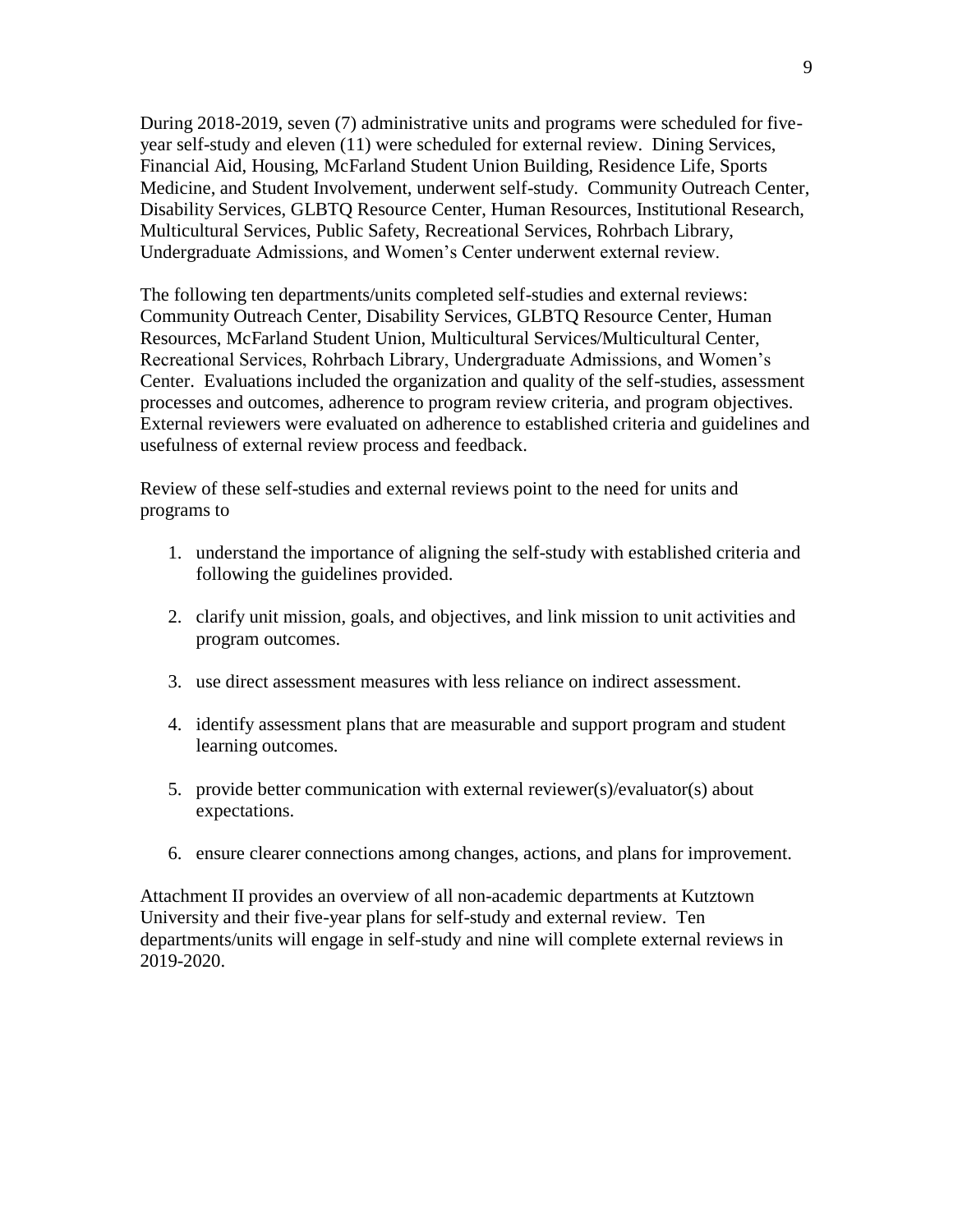# **Recommendations**

The Administrative Unit Assessment Council recommends that non-academic units/programs (1.) consider the adoption of a standard template to record annual assessment activities and provide examples of assessment results and outcomes, actions taken, and improved outcomes; (2.) engage collaboratively to review their mission statements; and, (3.) identify and link to institutional learning outcomes, where appropriate.

Reflecting on these recommendations, the Administrative Unit Assessment Council intends to

- 1. develop and adopt a single rubric/matrix for recording annual outcomes assessments and changes based on assessment results.
- 2. ensure that all administrative units have published mission statements that are linked to the Kutztown University mission statement.
- 3. establish an annual time line for submission of student learning outcomes and/or unit operational goals.
- 4. enter self-studies, external reviews, program data, and assessment plans into Nuventive Improve.
- 5. provide a list of administrative/non-academic units/offices engaged in assessment with contact information.
- 6. provide support and professional development training for administrative staff related to assessment.
- 7. continue to assess how results lead to interventions and demonstrated improvements and changes.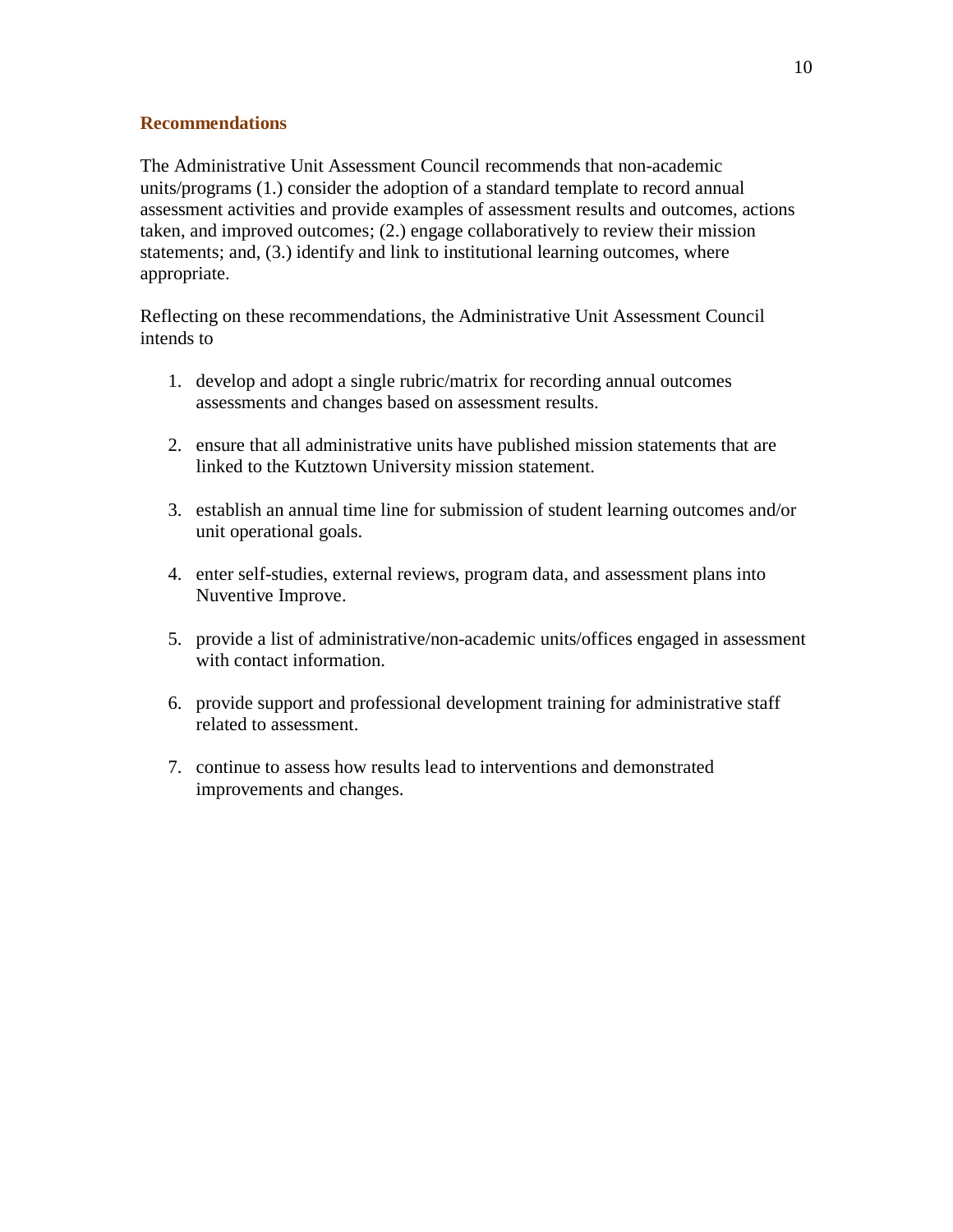# **Attachment I: 2018-2019 Academic Affairs Administrative Assessment Report**

The Academic Affairs Administrative Assessment team was convened in October, 2018. The members of the group represent the administrative units of the Division of Academic Affairs. The group was brought together to work on student learning outcome assessment, in light of the Middle States Commission on Higher Education (MSCHE) action in June 2018, regarding assessment of student learning outcomes in academic programs.

The Academic Affairs units represented are as follows:

- Academic Enrichment
- Career Development Center
- Center for Academic Success and Achievement
- \*Disability Services (not a part of the Academic Affairs Division, but part of the team)
- Information Technology
- Graduate Admissions
- Grants and Sponsored Projects
- Registrar
- Rohrbach Library
- Tutoring Services

The group planned an assessment strategy during their initial meetings in fall 2018. As part of the plan, each unit developed or refined Student Learning Outcomes related to the services provided by that unit. After writing outcomes, each unit developed direct methods for measuring student progress on those outcomes. At each step, the group used a peer review process to refine the outcomes and methods of each unit. After methods were developed, assessments were conducted in preparation for an annual assessment report. Each unit was asked to measure student learning for at least one outcome in 2018- 2019.

# Student Learning Outcomes

Academic Enrichment Advising

- 1. Students will understand their general education requirements for graduation.
- 2. Students will understand the process to declare a major or a minor.

Career Development Center

- 1. Students will be able to enhance self-knowledge and develop a career plan.
- 2. Students will be able to prepare for their internship/job search and/or graduate/professional school search.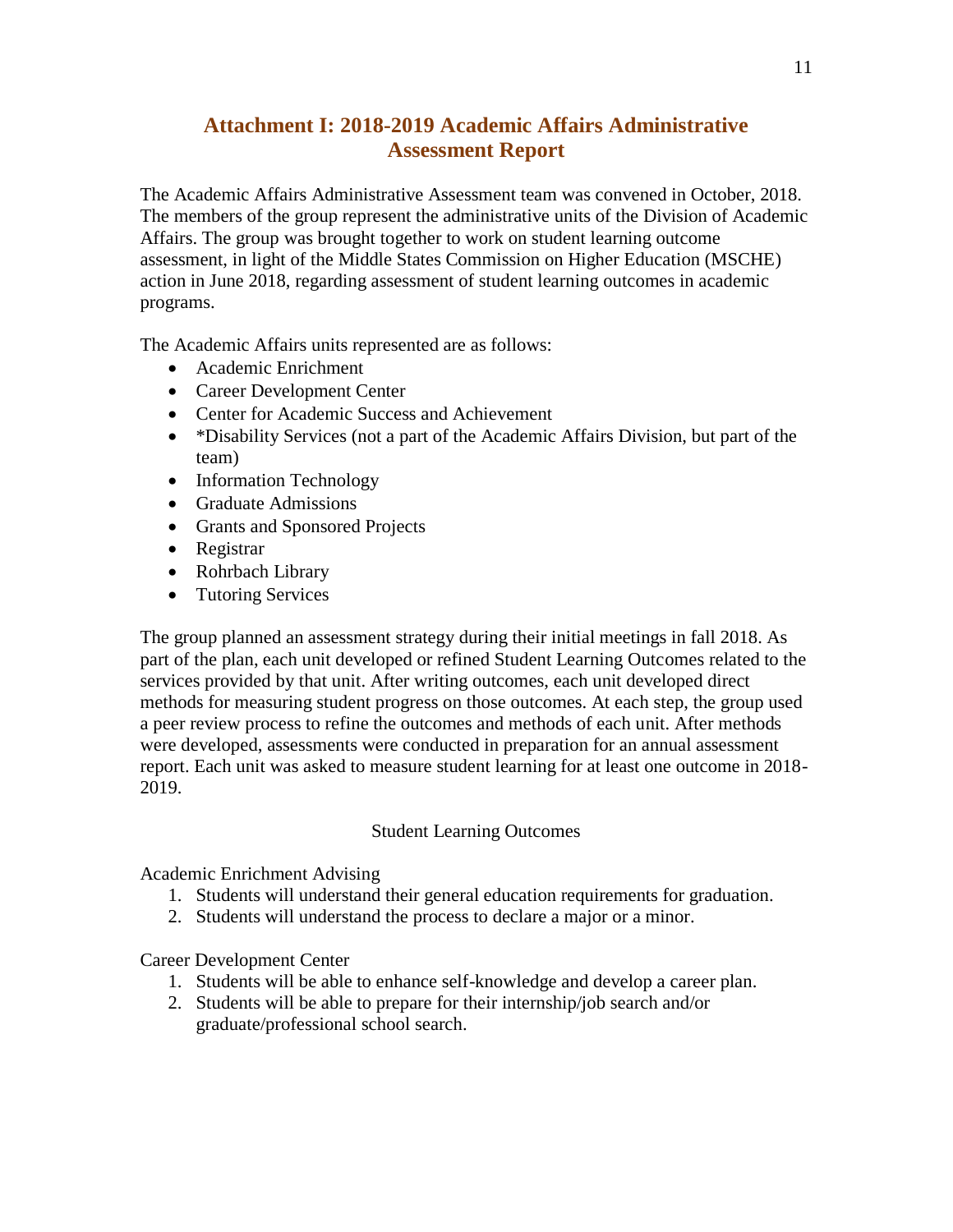Center for Academic Success and Achievement

- 1. Students will understand and be able to apply the academic skills and strategies necessary for achieving educational goals. These skills and strategies include time management, test taking, critical reading, and note-taking.
- 2. Students will develop the personal responsibility necessary for achieving educational goals.

Disability Services Office

- 1. Students will be able to identify and communicate the impact of their disability in the college environment
- 2. Students will be able to demonstrate self-advocacy by communicating accommodation needs
- 3. Students will be able to access and utilize accommodations and campus resources

# Information Technology

- 1. IT will maintain, enhance and expand the technology infrastructure to support evolving needs. (classroom technology replacement; PC replacement plan; network replacement plan; infrastructure replacement plan)
- 2. IT will support the development and delivery of training to enhance the online learning process. (Measures - TOCC/Quality Matters Certification)
- 3. IT will ensure a secure, reliable and modern technology is available to support online learning. (Measures - availability)
- 4. IT will provide knowledgeable and timely technology support for faculty, staff, and students. (Help Desk tickets, first call resolution, service level agreements, etc.)
- 5. IT will maintain, enhance and expand applications and systems supporting the academic learning environments. (Measures - improvements made to systems during timeframe)
- 6. IT will provide technology services to enhance the residential life of students. (Measure - ResNet support tickets, availability)

Graduate Admissions

- 1. Upon completion of the Graduate Application Process Questionnaire, students will be able to identify how the graduate application process impacted their decision and transition into the KU community.
- 2. Upon completion of the Graduate Application Process Questionnaire, students will be able to identify the key components to the graduate application and how the student will submit all necessary material.

Grants and Sponsored Projects (KU BEARS Grant Program)

- 1. Students will be able to identify appropriate methods for scholarly inquiry.
- 2. Students will be able to appropriately use studio/ lab/ field methods and/or equipment for scholarly inquiry.
- 3. Students will be able to gather and evaluate evidence appropriate to the inquiry.
- 4. Students will be able to appropriately analyze evidence and draw conclusions.
- 5. Students will be able to clearly communicate knowledge from the inquiry.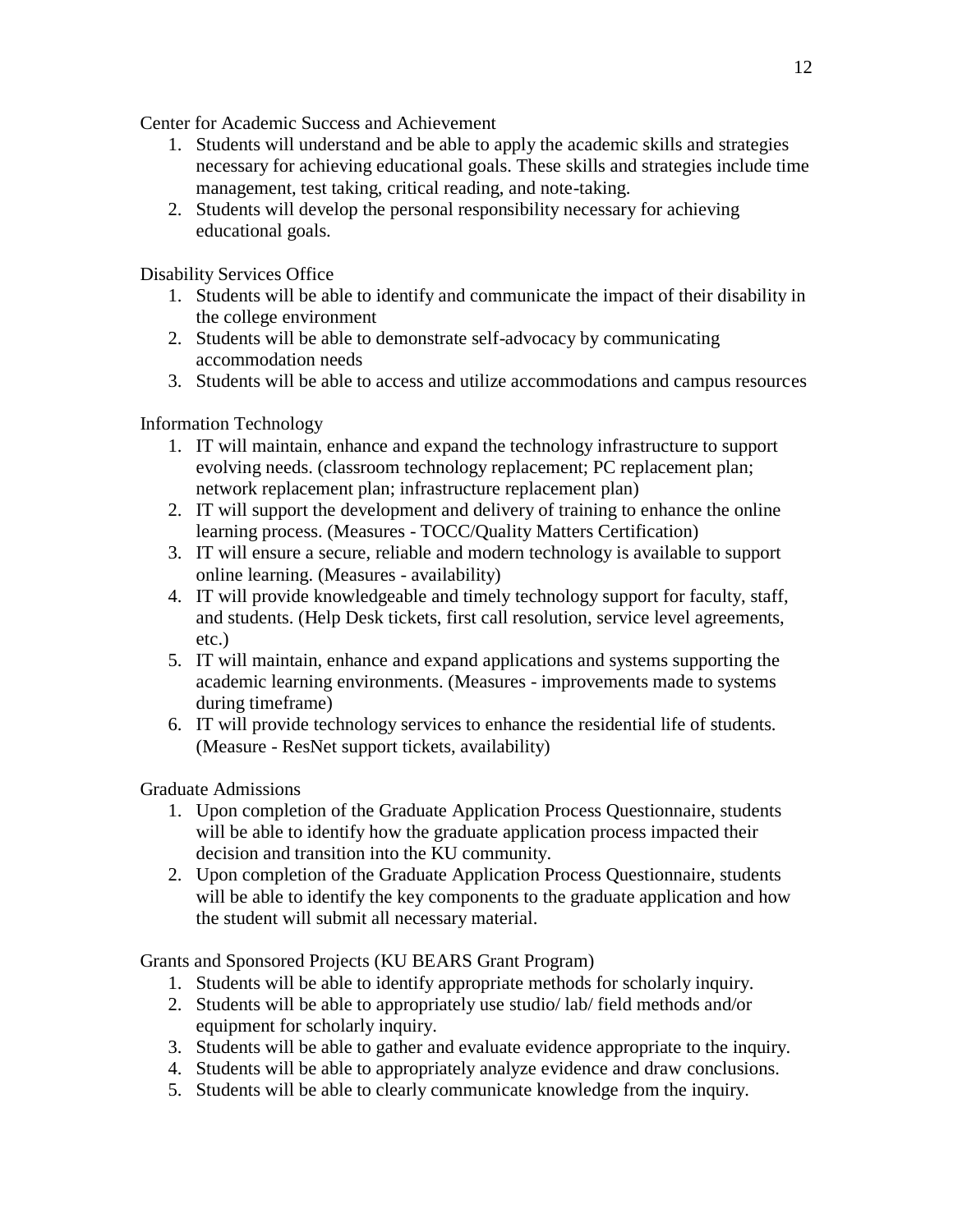# Registrar

- 1. Students, faculty, and staff will have the ability to review the degree audit and determine outstanding degree requirements before a student actually applies to graduate as a senior. Advisors will be able to assist students in registering for their senior year.
	- o Junior Audits will be produced and distributed to advisors and students when a student is between 60 and 90 credits.
- 2. Improve transcript request processing.
	- o Credential Solutions implementation.
- 3. Employee Development
	- o Provide professional development experiences that will enhance customer service.

Rohrbach Library

1. Students will demonstrate the ability to retrieve, interpret, evaluate, and use information

Tutoring Services

- 1. Students will report and demonstrate independent application of learning strategies.
- 2. Peer tutors will be able to identify and explain how to access campus resources.

# Assessment Activities 2018-2019

Units were asked to assess at least one student learning outcome. Below, for each unit, is a summary of the methods used for assessment, the results of the assessment, and a plan to use the assessment.

# **Academic Enrichment Advising**

To measure SLO 1, Advisors used a general education check sheet where students input their courses and calculated their credits toward the general education requirement for Kutztown University which is 42 credits in total. Advisors will also disseminate a current list of all approved general education courses that students can enroll in that will apply to their general education requirements. 181 general education check sheets were completed by Exploratory studies students with their Academic Advisor. All students scored 100% and therefore the success criteria of 80% or better was achieved.

To measure SLO 2, Advisors discussed, explained, and shared major/minor information sheets with all students who are ready to declare their major at Kutztown University. The students were surveyed following the advising session to measure whether or not they received and understood the information provided to them by their Advisor regarding the process to declaring a major. Of the 510 Exploratory Studies (undeclared) students in the fall 2018 freeze, 194 declared a major. Thus, 38% successfully declared/changed their major. The success criteria of 20% was achieved and superseded during the 2018 - 2019 academic year. Considering the change in policy for declaring a major was revised in Fall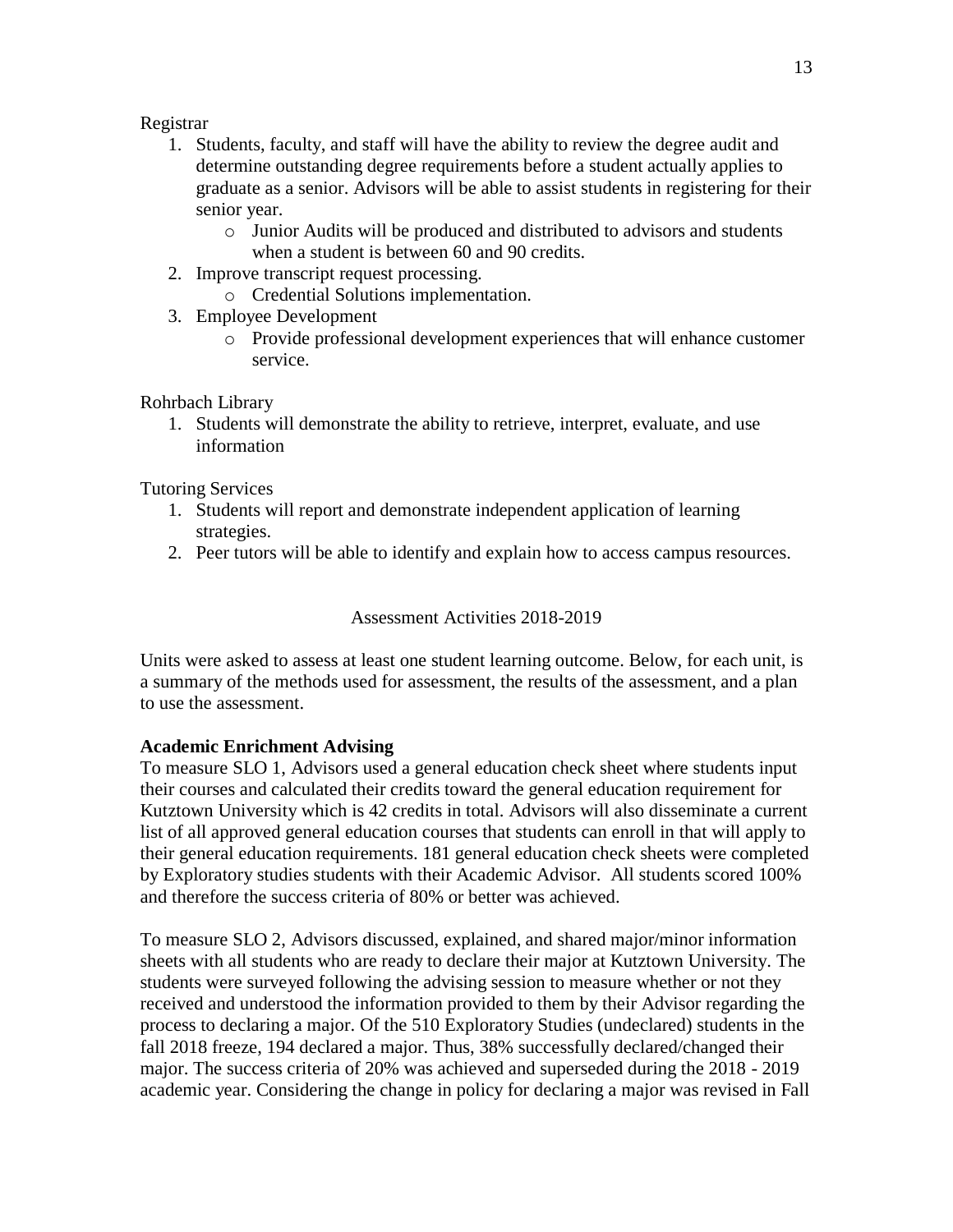2018 going from 39 credits to 60 credits, the department is satisfied with these findings. The new policy reads: "all undergraduate Kutztown University students must declare a major prior to the completion of 60 credits." ACA-070 As a comparison, last year 44% of Exploratory Studies students declared a major in their first year.

#### **Career Development Center**

In 2018-19, the Career Development Center focused on assessing the learning outcomes of students participating in the Career Success Certificate programs which involves junior and senior students' participation in CDC events (such as workshops and fairs) and/or usage of core CDC services (such as a career counseling appointment, mock interviewing, and the resume review service). In 2018-19, it was assessed that students were able to prepare for their internship/job search and/or graduate/professional school search. This SLO aligns with Kutztown University's Institutional Outcomes  $#5 \& #7$ . Assessment was accomplished by students completing a pre- and post-survey as part of the online registration which includes fill in the blank (direct) and true/false (indirect) questions. More specifically, we focused on students being able to 1) identify individuals who are part of their professional network and 2) provide examples of how to effectively market themselves during their internship/job search and 3) create or update their LinkedIn profile. For the first (Identifying their network) the success criteria was set at 50% of students indicating they now knew how to identify individuals in their network. There was a 30% knowledge increase from the students who completed the post-survey. We anticipated a higher percentage so this academic year additional content was added to emphasize this more in the presentation and we are looking at creating more of a workshop where they begin creating their network list while they are there in the session. For the second (Providing examples of marketing themselves to prospective employers), the success criteria was set at a 50% increase in knowing how to market themselves. There was also just a 30% increase from the students who completed the post-survey so we are evaluating the content and like the previous example, will look at incorporating more of an activity to help solidify their knowledge. For the third (Creating/Updating LinkedIn profile), the success criteria was set at 50% of students sharing they did so and there was a dismal 4% increase which is significantly low. We made a significant change to this workshop by moving it to a computer lab so students can work, in real time, on their profile.

Also, in an effort to improve response rate of the post-survey, taken by those students who complete the certificate program, the office implemented paper copies of the survey, handed out at workshops the final month of the semester, in addition to the e-survey already sent out.

#### **Center for Academic Success and Achievement**

Students completed an assessment following either workshop attendance or an individual appointment with a CASA Coordinator to evaluate the following SLO: Students will understand and be able to apply the academic skills and strategies necessary for achieving educational goals. These skills and strategies include time management, test taking, critical reading and note taking. Except for time management, success criteria were met for workshops. The process for assessing student appointments was tested during the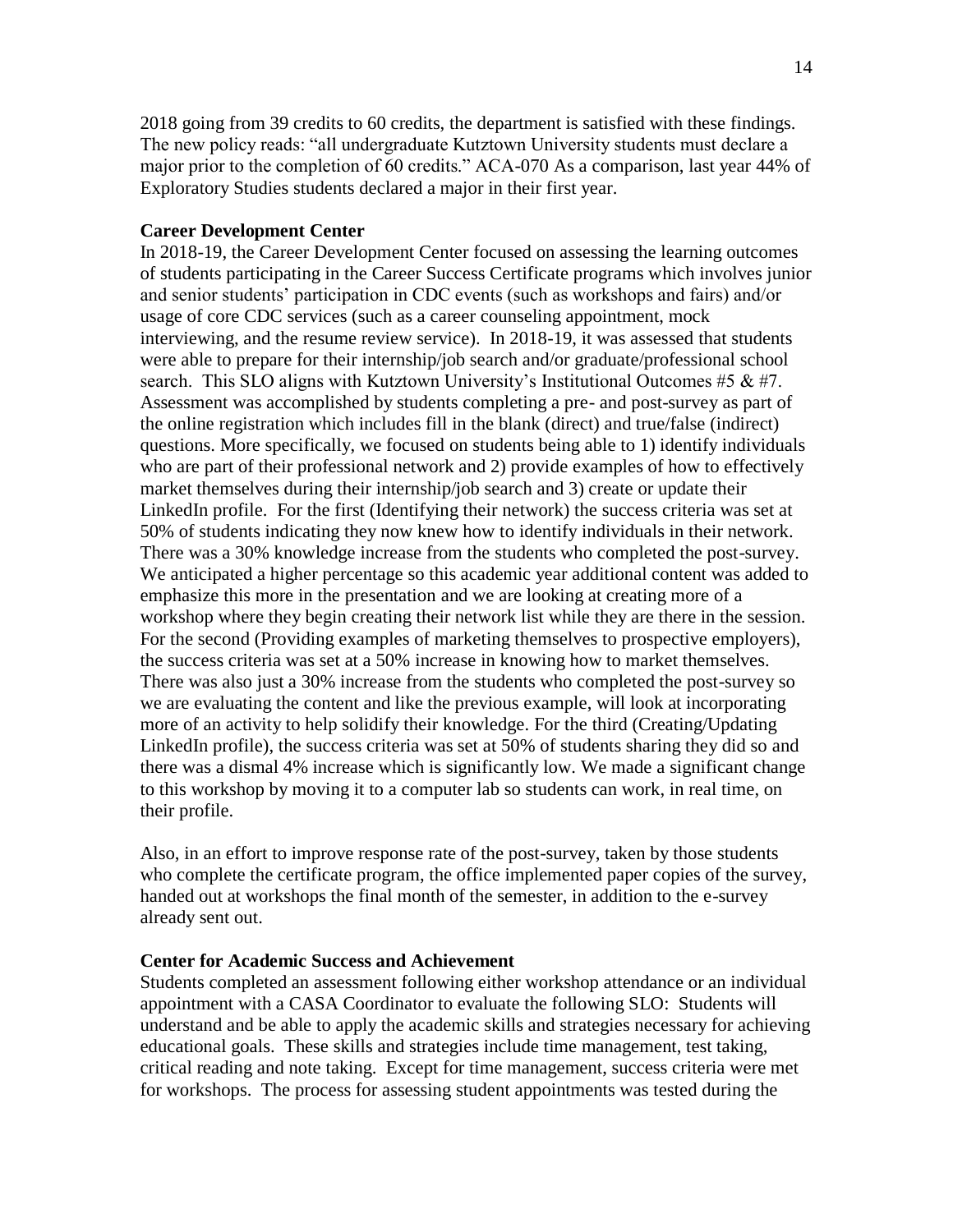spring 2019 semester and is being refined for fall 2019 so it will be more clear what students are learning from their appointments with CASA Coordinators. Data collected during 2019-20 will establish a baseline to establish further criteria for success during student appointments.

During 2018-2019, the Center for Academic Success and Achievement (CASA) relied heavily on Instant Survey to enter student survey data and encountered the following issues:

- 1. When using Instant Survey, surveys and data are not easily shared between users. Furthermore, not all staff have an Instant Survey account; it must be requested through Information Technology.
- 2. Instant Survey runs on an older version of Internet Explorer (IE), which is not commonly used and required functions of IE to be shut off to build and edit surveys.
- 3. Instant Survey is not user-friendly for the builder/data collector or the individual taking the survey. The layouts are awkward and contain limitations in what can be formatted. KU does not have the most up-to-date version of the software and the survey interface looks dated to end-users, which could affect response rates.
- 4. Instant Survey went down on November 13, 2019, and was not back online until November 22, 2019. During this time, CASA and Tutoring Services was unable to create new surveys, run reports, analyze data, or enter new survey information. For example, CASA had almost 1200 surveys entered and still have another 500 surveys to enter, which were delayed to the outage. The outage results in CASA and Tutoring Services using free versions of SurveyMonkey to collect the data in a timely manner. (Note that the free version of Survey Monkey is not a viable solution due to limits on number of responses allowed.)
- 5. The data downloads in Instant Survey use an old version of Microsoft Excel. When you download the reports, numbers come with an apostrophe in front, therefore the information has to be formatted to run as a number.

# **Disability Services Office**

Students completed a short survey after meeting with a DSO staff member to discuss academic accommodations in order to evaluate the following SLO: Students will be able to identify and communicate the impact of their disability in the college environment. The success criteria established for this SLO was at least 80% of the students would be able to list at least one impact of their disability. After reviewing the completed surveys and removing any invalid responses, it was found that 86.9 percent of students were able to list at least one impact of their disability. Seventy-two (72) percent were able to list more than one impact. Thirteen (13) percent of the students did not answer the question. In response to these findings, the DSO will seek to maintain a 86.9% success rate and will review the survey and questions to ensure clarity and to reduce the number of no responses.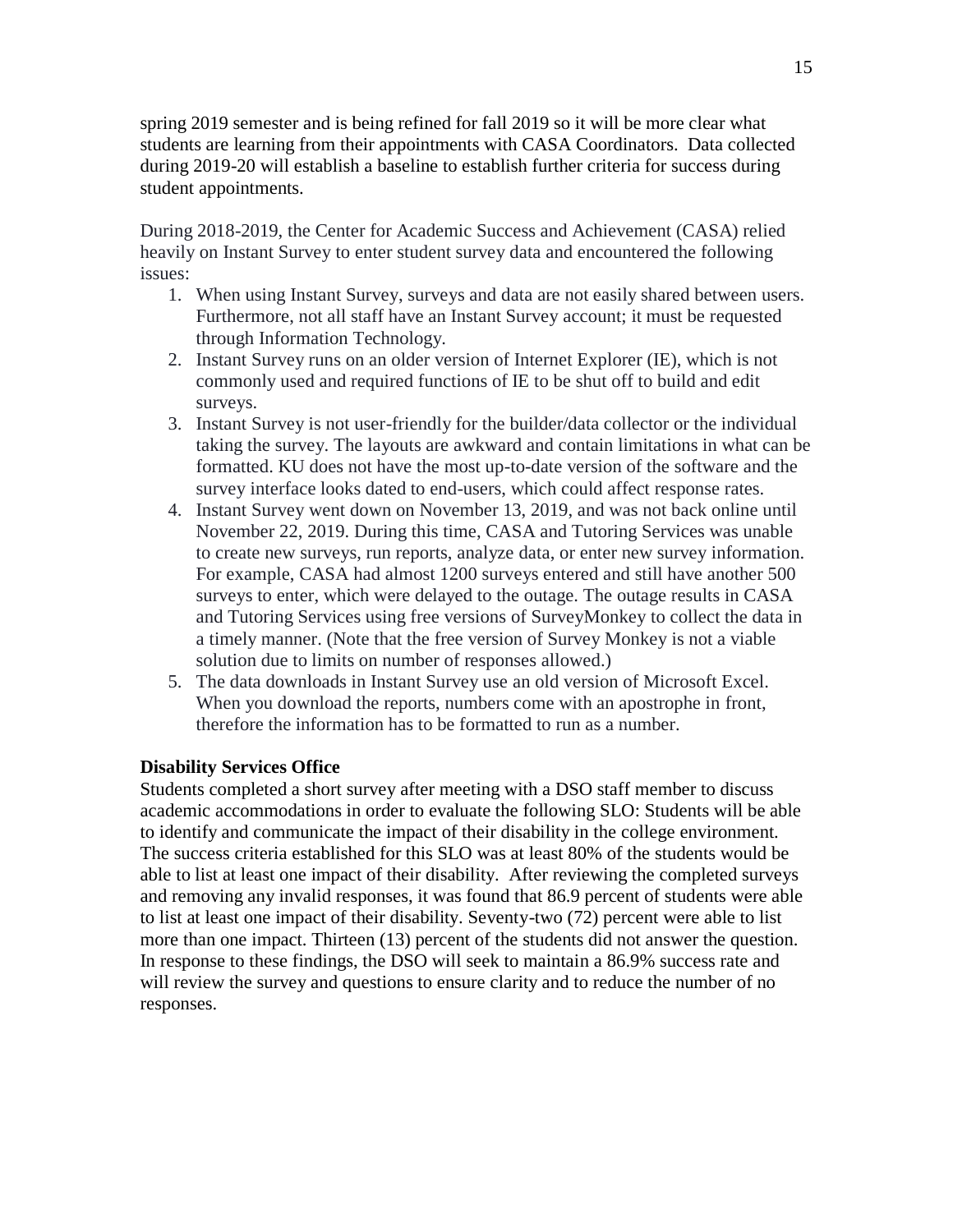#### **Graduate Admissions**

To measure SLO 1, Students completed a survey after attending an Information Session to see if they could identify the key components of the graduate application and how to submit all necessary material.

In 2018-2019, the goal was to have 35% of information session attendees complete the survey with 70% of attendees who completed the survey able to list the materials needed for their application. There was a 28% response rate for the information session surveys. Among the 28%, 63% of attendees were able to list materials needed for application; the remaining 37% left the question blank. Graduate Admissions will continue to send the survey to attendees for all information sessions and open houses. Next year we hope to receive a 30% response rate. Graduate Admissions will also review the survey questions about the necessary material and hope for a 65% positive response.

### **Grants and Sponsored Projects (KU BEARS Grant Program)**

Goal: At the completion of the KU BEARS grant, students will be able to demonstrate skills to engage in scholarly inquiry - 100% of students will perform at Emerging Proficiency by the end of the grant.

Faculty and students are provided the KU BEARS rubric when they are awarded the grant. All students who are participating in a KU BEARS grant are evaluated at the end of the grant by their faculty mentor using the KU BEARS rubric.

Faculty are encouraged to recruit freshman and sophomores. This is a population that may not have had much research experience, which is why the success criteria was set at Emerging Proficiency and will continue to be set at that level next year. All 28 students met or exceeded the success criteria.

SLO 1: Students will be able to identify appropriate methods for scholarly inquiry. 53.6% Proficient, 39.3% Approaching Proficiency, 7.1% Emerging Proficiency and 0% Novice.

SLO 2: Students will be able to appropriately use studio/lab/field methods and/or equipment for scholarly inquiry.

64.3% Proficient, 21.4% Approaching Proficiency, 7.1% Emerging Proficiency, 0% Novice, and 7.1% N/A. We learned that the N/A responses occurred because the faculty did not think the use of computers/software for research fit in this SLO. The SLO will be edited next year to make it clearer that the use of computers/software does fit within this SLO.

SLO 3: Students will be able to gather and evaluate evidence appropriate to the inquiry. 53.6% Proficient, 39.3% Approaching Proficiency, 7.1% Emerging Proficiency and 0% Novice.

SLO 4: Students will be able to appropriately analyze evidence and draw conclusions.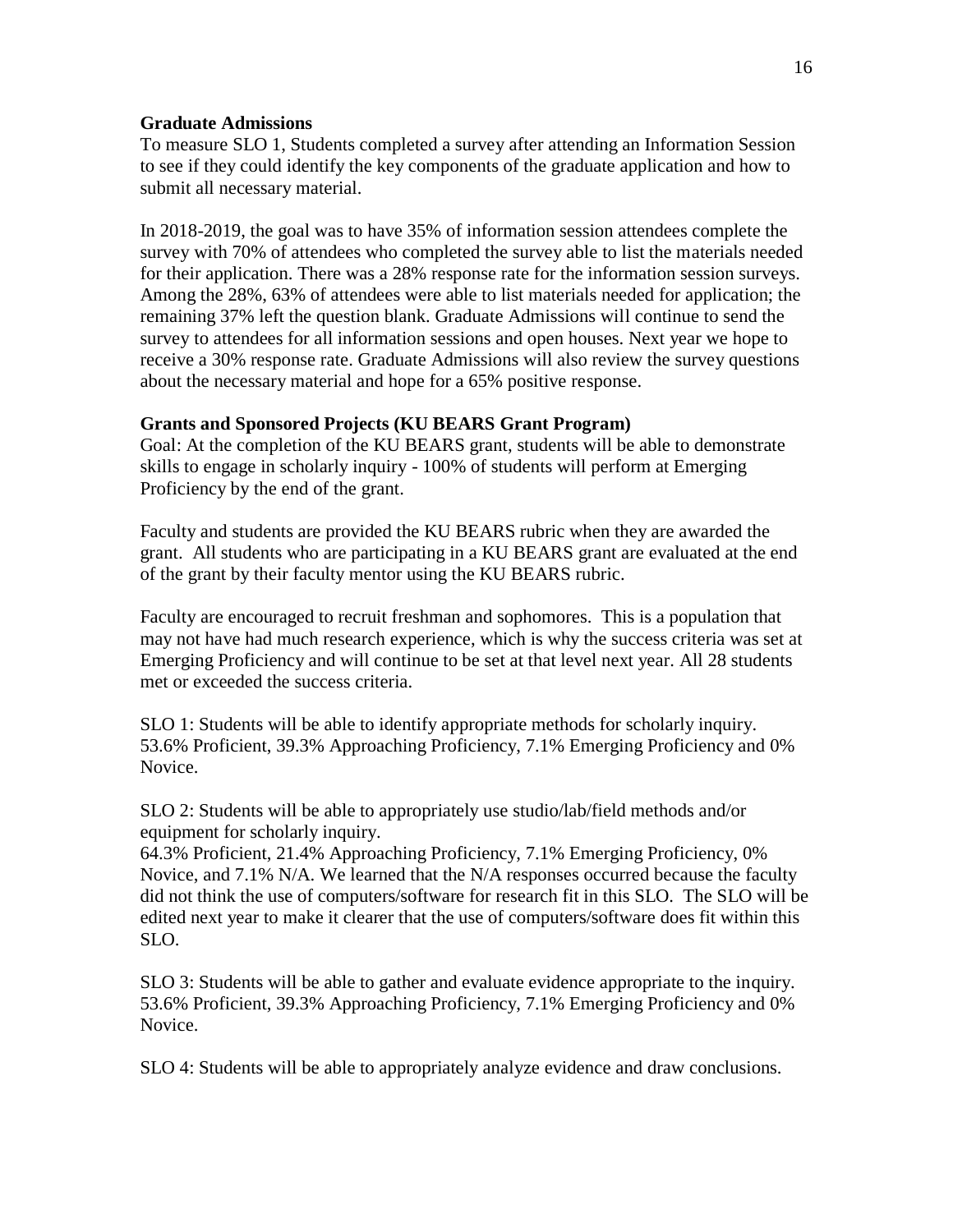28.6% Proficient, 57.1% Approaching Proficiency, 14.3% Emerging Proficiency and 0% Novice.

SLO 5: Students will be able to clearly communicate knowledge from the inquiry. 39.3% Proficient, 53.6% Approaching Proficiency, 7.1% Emerging Proficiency, and 0% Novice.

# **Registrar**

The student learning outcome assessed by the Registrar's Office was student understanding of graduation requirements through a junior audit. A test group of advisors and their advisees (students) with 75 to 90 earned credits completed surveys indicating the student's ability to read an audit, understand what the audit was showing them, and applying that to course selection to meet graduation requirements. The results showed that 78% of the responding students understood the graduation requirements and audit. The success criteria goal was 80% with 80% participation. The 78% understanding was based on a 50% response rate to the survey. The goal for fall 2019 is to double the number of students participating in the survey and to achieve 80% understanding by 80% of participants completing the survey. In spring 2020, we will double our test group.

# **Rohrbach Library**

For this annual program assessment reporting period, the Rohrbach Library focused on our singular Student Learning Outcome (SLO), Information Literacy, which requires that students demonstrate the ability to retrieve, interpret, evaluate, and use information. This SLO aligns with Kutztown University's Institutional Outcome #5 and with Goal #1 of the Rohrbach Library Strategic Plan 2016-2019. Our measure was a 5- question multiplechoice quiz developed by the Rohrbach Library's Information Literacy Taskforce and designed to assess student understanding of basic information literacy concepts or skills. The quiz was administered to undergraduates at the end of 'one-shot' Information Literacy sessions held during the Spring 2019 semester. The success criteria was set at 60% of the students taking the quiz achieving a score of 60% or better. Reviewing the results of the quiz, the Information Literacy Taskforce concluded that the average score on the test was 82.14%; the median score was 80%; and the standard deviation was 20.96. Based on these numbers, the success criteria of 60% of the students taking the quiz scoring 60% overall was achieved. Looking at the responses to individual questions revealed that developing a research focus was the weakest skill among the 5 tested. In response to this information, the Information Literacy Taskforce concluded that future Information Literacy sessions should have an increased emphasis on developing this skill. In future Information Literacy sessions, developing a research focus will be address as one of the learning outcomes of each session.

# **Tutoring Services**

In 2018-2019, Tutoring Services targeted the training of peer tutors. Specifically, examining the student learning outcome: peer tutors will be able to identify and explain how to access campus resources. To measure the student learning outcome, peer tutors completed a campus resource quiz at the end of Tutoring Services training in spring 2019. The success criteria established for the student learning outcome was achieving a score of 80% or higher on the Tutoring Services campus resource quiz.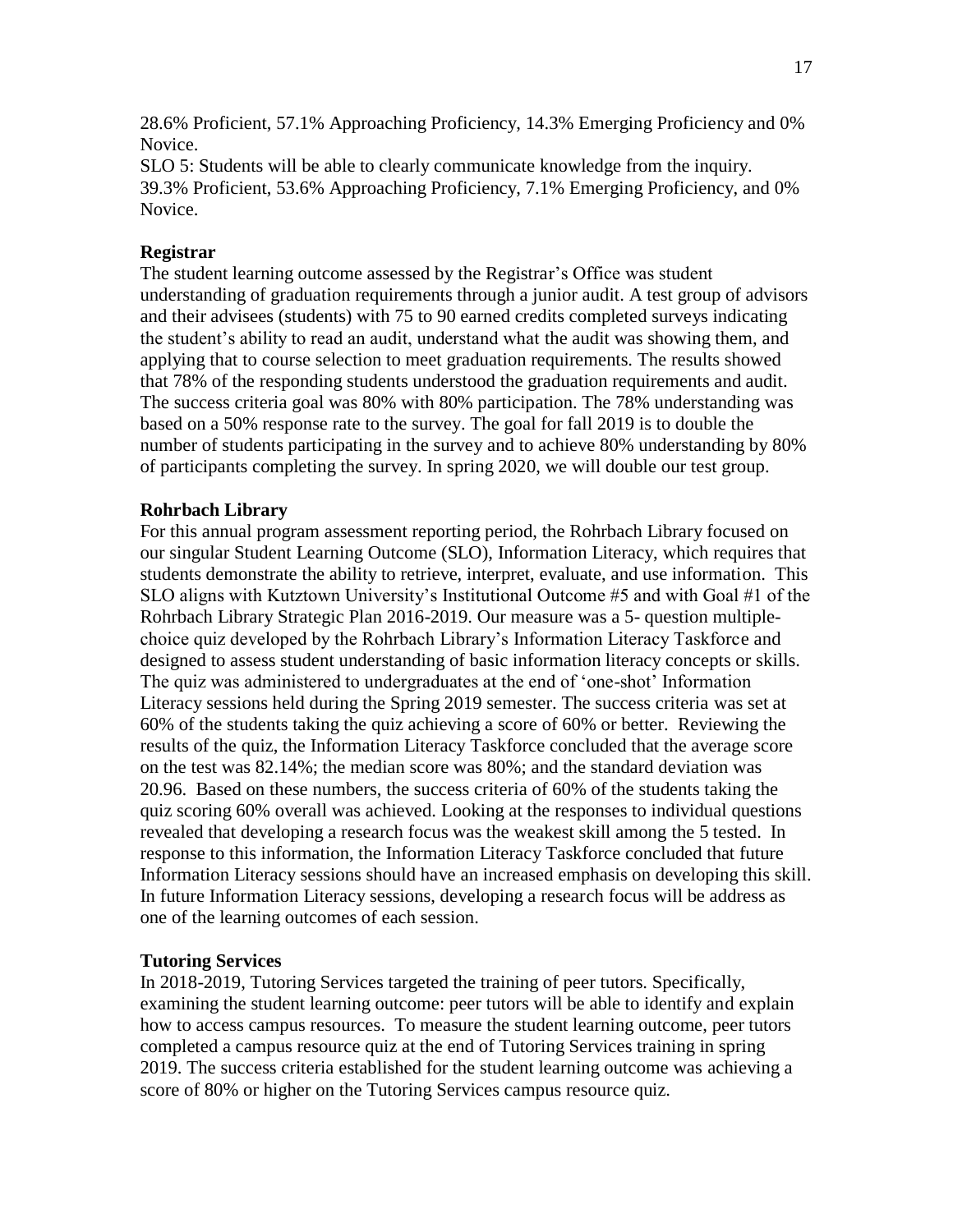In spring 2019, 45 Tutoring Services employees completed the campus resource quiz, resulting in an average score of 87% with a median of 88.24%. Based on the numbers, Tutoring Services achieved the success criteria of scoring an 80% or higher on the Tutoring Services campus resource quiz. A further examination of the individual responses revealed that peer tutors struggled most with identifying computer lab locations on campus as well as the location of the Writing Center. To address the struggle, Tutoring Services modified the training materials to improve the transparency for the information to increase quiz results for 2019-2020.

# Conference Presentation

Five members of the Academic Affairs Administrative Assessment Team had a proposal accepted by the Drexel Assessment Conference. The proposal was titled, "Outcomes outside the classroom: A collaborative approach to developing SLO assessment in student support services" and the following team members presented at the conference in September 2019:

- Andrea Kirshman, D.Ed., Associate Provost for Retention & Student Success
- Marlene Fares, M.Ed., Academic Advisor for Exploratory Studies
- R. Chad Brown, M.A., Assistant Director for Retention and Student Success
- Lori Lentz, M.Ed., Assistant Registrar Transfer & Graduate Students
- Rachel Fager, M.L.I.S., Technical Services Technician

The presentation was well-received and the team members are to be commended for being accepted at this well-regarded assessment conference.

# **Recommendations**

- 1. Revisit which units should be required to have and assess Student Learning **Outcomes**
- 2. Work on plan for assessment of unit goals (work as a subset of the Administrative Unit Assessment Council)
- 3. Enter assessment plans into Improve
- 4. Investigate use of Survey Monkey to collect survey data

# Committee Members

R. Chad Brown, Tutoring Services Rachel Fager, Rohrbach Library Marlene Fares, Academic Enrichment Kerri Gardi, Career Development Center Jamie Kardos, Graduate Admissions Andrea Kirshman, Center for Academic Success and Achievement Linda Lantaff, Disability Services Office Lori Lentz, Registrar's Office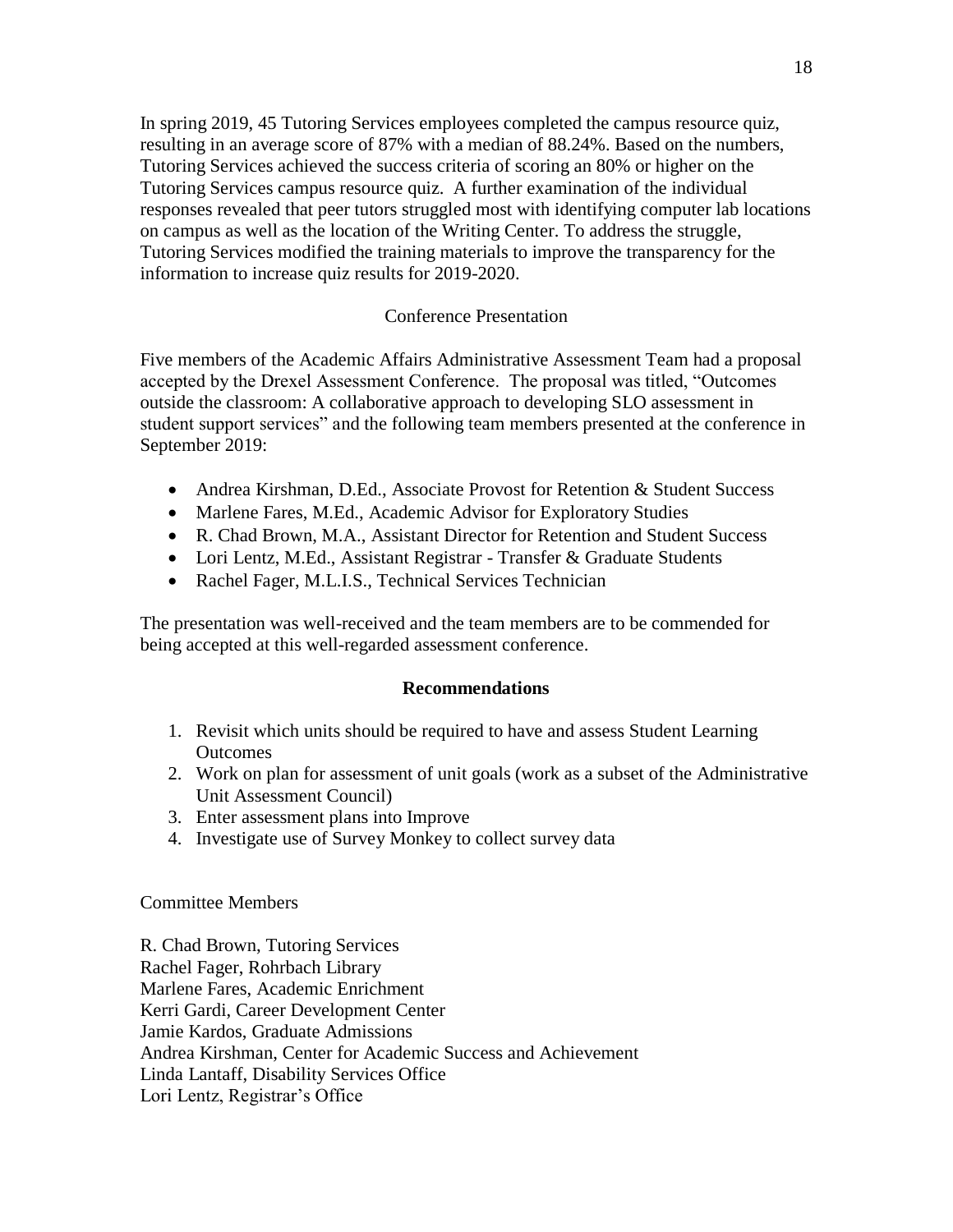Ruth Perkins, Rohrbach Library Martha Stevenson, Rohrbach Library Troy Vingom, Information Technology Jeff Werner, Grants and Sponsored Projects Gil Clary, Provost's Office (10/18-5/19) Krista Prock, Office of Assessment Karen Rauch, Associate Provost for Accreditation and Assessment